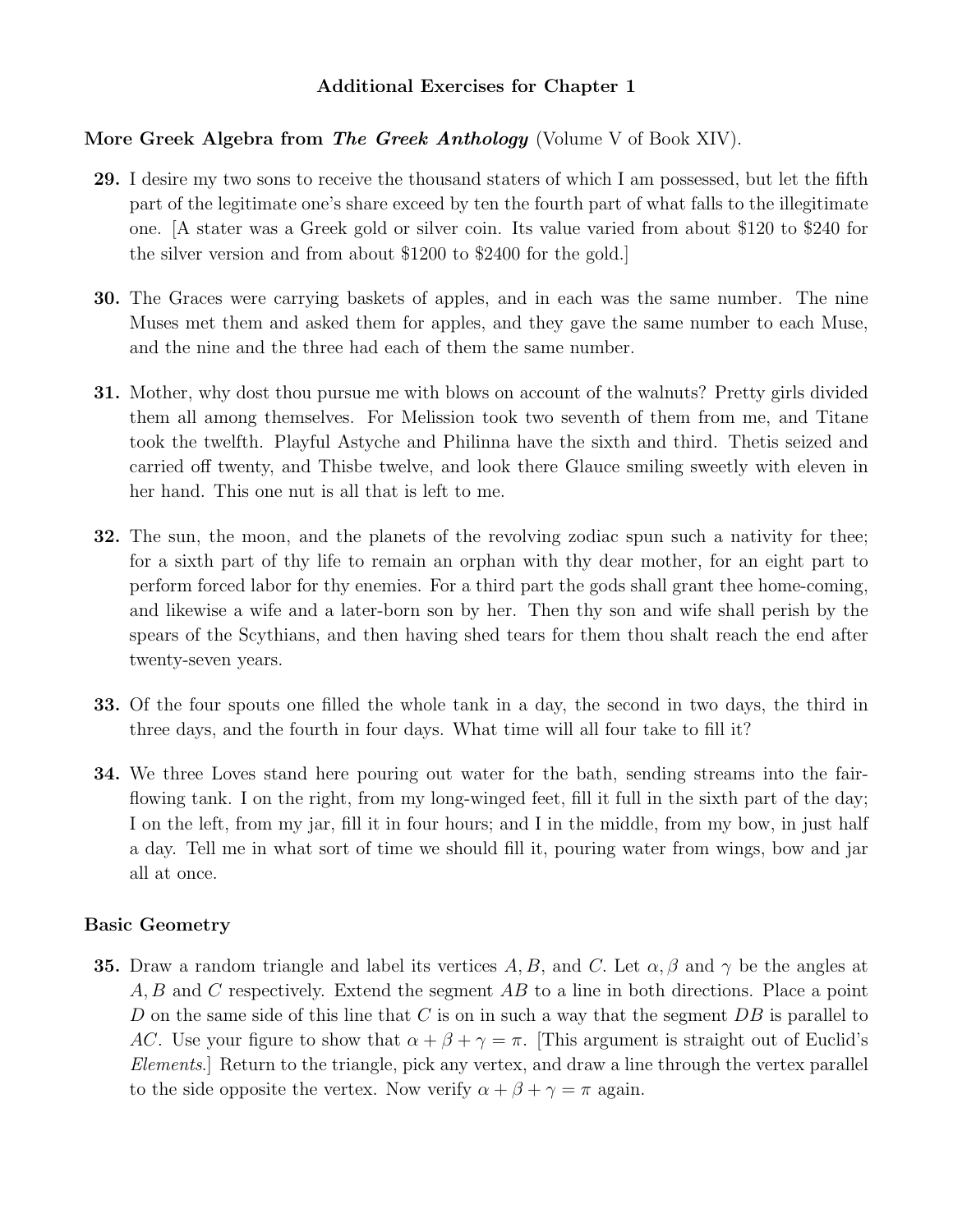**36.** Let ∆ABC be a right triangle and label the vertices so that AB is the hypothenuse. Let c be the length of the hypothenuse and let  $a$  and  $b$  be the lengths of the other two sides. Draw in the perpendicular segment PC from AB to C. See the figure below and note that  $c = c_1 + c_2$ . Why are the two triangles  $\Delta PCA$  and  $\Delta PCB$  both similar to  $\Delta ABC$ ? Show that c is equal to both  $\frac{a^2}{c_2}$  and  $\frac{b^2}{c_1}$ . Conclude that  $a^2 + b^2 = c^2$ . [There are many proofs of the Pythagorean



Theorem. This one has been attributed to the famous physicist Albert Einstein.]

# More about  $\sqrt{2}$

**37.** The proof that  $\sqrt{2}$  is irrational is at least two thousand years old. In about the year 1990 the Princeton mathematician John Conway provided the following simple, but ingenious, geometric proof. Assume, if possible, that  $\sqrt{2} = \frac{n}{m}$  where *n* and *m* are positive integers. So  $n^2 = 2m^2$ . Thus the area of a square of side length n is equal to the sum of the areas of two



squares of side length m. Let n be the smallest positive integer for which this holds. In other words, n is the smallest positive integer so that a square of side length  $n$  has an area that is the sum of the areas of two identical squares with side length a positive integer. How do you know that - under the given the assumption - there is such a smallest  $n$ ? Now slide the two smaller squares into the larger one as shown below. Show that the square A and the two



identical squares  $B$  have integer sides and that the area of  $A$  is twice the area of  $B$ . Why can Conway now conclude that  $\sqrt{2}$  must be irrational?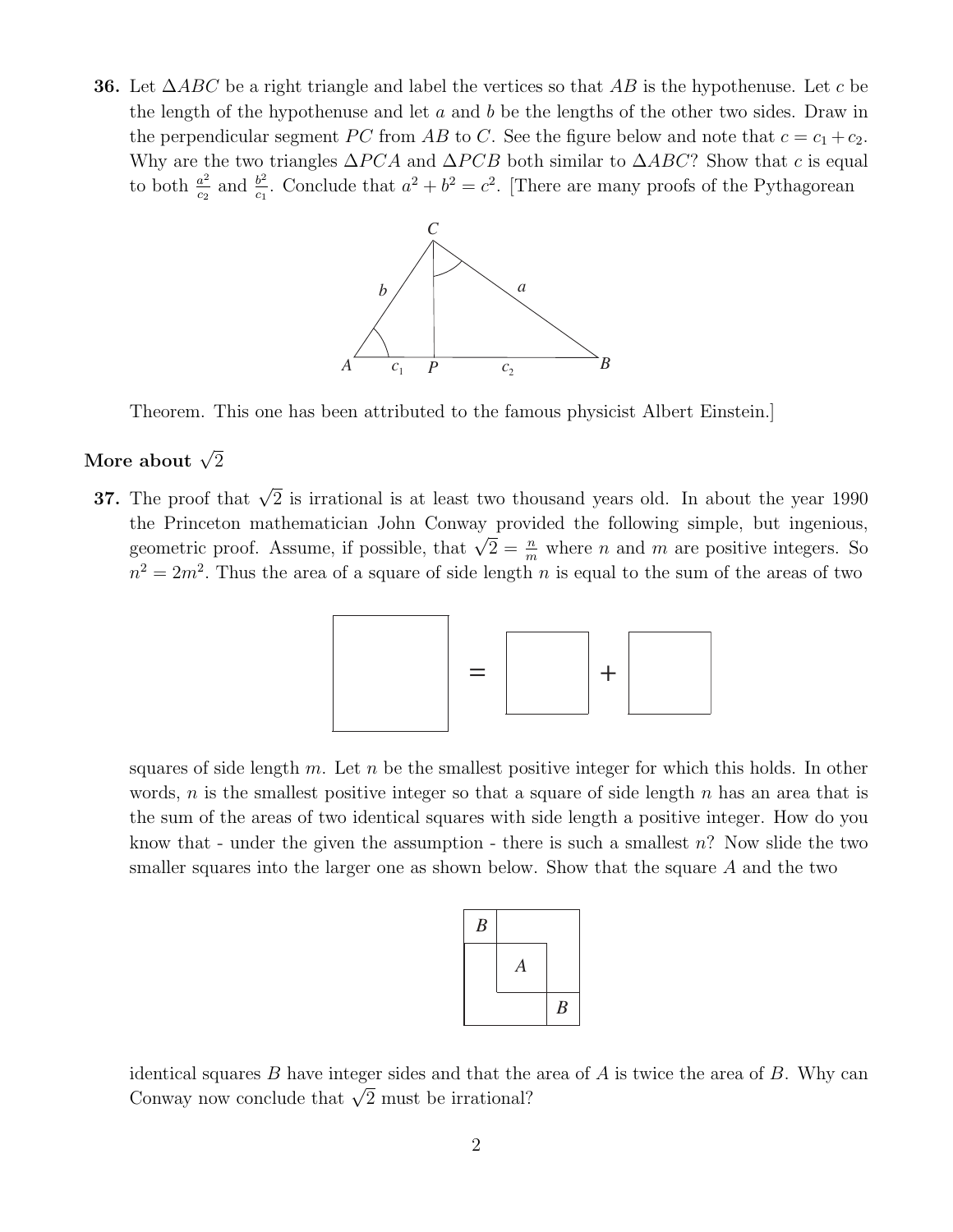One of my presents for Christmas 2003 was the book Prime Obsession by John Derbyshire, both mathematician and writer. It is a wonderful and sophisticated account about prime numbers and the mathematicians for whom they became an object of intense pursuit. In one of the notes at the end of the book, the author provides a proof of the irrationality of  $\sqrt{2}$  that he attributed to a T. Estermann. When I realized that this proof was the algebraic version of the proof that Conway claimed to be new in the 1990's, I dropped an e-mail to John Derbyshire with a request for the precise reference to the literature. On January 15, 2004, he sent this reply:

"I was a student of Teddy Estermann's at University College, London, and got that proof from the horse's mouth. The only book of his that I own is Complex Numbers and Functions, which hasn't got it. However, the LMS obituary

http://www.numbertheory.org/obituaries/LMS/estermann/index.html

has a mention at the end, with the proof and a reference:

The irrationality of  $\sqrt{2}$ , *Math. Gaz.* (408) 59 (1975), 100.

Teddy, though somewhat decayed when I knew him, was wonderful fun. Dry and noncommital in class, he was a fund of stories and jokes if you met him outside. (I met him several times at concerts - we were both great concert-goers.) He hated Hardy [a famous British mathematician] ... or at any rate, Hardy's book Pure Mathematics. The wonder of his classroom performances was his rendering (on the chalk-board, I mean) of the letter  $x$ , a rococo construction that managed to include within itself the infinity sign. All breathing stopped in the class when Teddy wrote an  $x$ ."

Best, John Derbyshire

**38.** Recover Teddy Estermann's proof by translating Conway's geometric argument into algebra. [Hint: Keep the assumption that there are positive integers n and m such that  $n^2 = 2m^2$  and that n is the smallest such. Refer back to Conway's proof and express the equation area  $A$  $= 2(\text{area } B)$  in algebraic form.

### **The Golden Section**

In Book VI of his Elements, Euclid tells us that "a straight line is cut in 'extreme and mean ratio' when the whole line is to the greater segment as the greater is to the less." Let's analyze what he says algebraically. Let S be his line segment and let the point C divide S into two pieces of lengths a and b with  $a > b$ . Note that the segment has length  $a + b$ . So C cuts the segment S in 'extreme and mean ratio' if  $a + b$  is to a as a is to b, in other words, if  $\frac{a+b}{a} = \frac{a}{b}$ . Observe that if this is so, then

$$
\frac{a}{b} = \frac{b}{a} + 1 = \frac{1}{\frac{a}{b}} + 1 = \left(\frac{a}{b}\right)^{-1} + 1.
$$

So the ratio  $\frac{a}{b}$  satisfies the equation  $x - x^{-1} - 1 = 0$  or  $x^2 - x - 1 = 0$ .

**39.** Suppose that C cuts the segment S in extreme and mean ratio.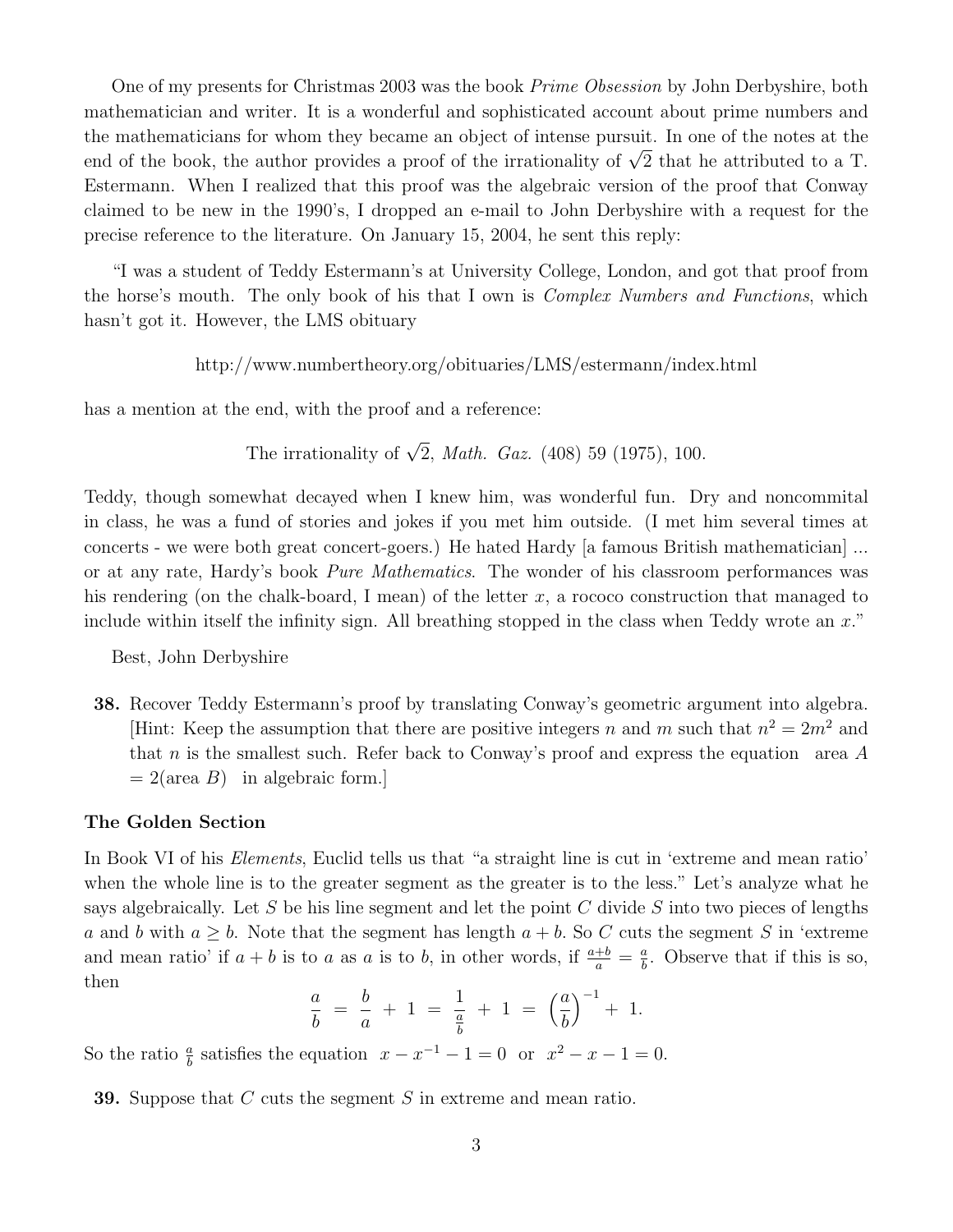- **i.** Show that  $\frac{a}{b} = \frac{1+\sqrt{5}}{2}$  and that this is an irrational number. [Hint: Apply Exercise 12 of Chapter 1 to show that  $\sqrt{5}$  is irrational.]
- **ii.** Check that  $\frac{1+\sqrt{5}}{2} \approx 1.618$ .

In today's terminology, such a cut at C is the golden cut or golden section of the segment S, and  $\frac{a}{b} = \frac{1+\sqrt{5}}{2}$  is the *golden ratio*. If the lengths of the sides of a rectangle are in golden ratio to each other, then the rectangle is a golden rectangle.

**40.** Construct a rectangle in the following way. See the figure below. Begin with a square ABCD. Let O be the midpoint of AB and draw a circular arc centered at O from the vertex C to the



point E on the extension of the segment AB. Complete DAE to the rectangle DAEF. Verify that the rectangles  $DAEF$  and  $CBEF$  are both golden rectangles.

The golden ratio, also known as the *divine proportion*, is thought (without any supporting evidence) to have had great aesthetic appeal in Antiquity and that it was used by the Greeks as a principle of proportion in architecture, art, and music. Even today it is often asserted that the facade of the Parthenon on the Acropolis in Athens, built in the fifth century B.C. and one of the world's most famous structures, was designed to fit tightly into a golden rectangle.

#### **More about Rational and Irrational Numbers**

- **41.** Express the rational number 1.77777 ... as a fraction of two integers.
- **42.** The number  $\pi$  is equal to 3.141592654.... Find integers n and m such that the rational number  $3\frac{n}{m}$  approximates  $\pi$  with four decimal place accuracy.
- **43.** An important irrational number e (we will encounter it in Chapter 10) has the decimal expansion 2.718281828.... Find integers n and m both less than 100,000 such that the rational number  $2\frac{n}{m}$  approximates e with nine decimal place accuracy.
- **44.** Can the rectangles below be subdivided into a finite array of non-overlapping identical squares, possibly very tiny?
	- **i.** The rectangle with sides 2 and 3? In many different ways? What about the rectangles with sides 5 and 7?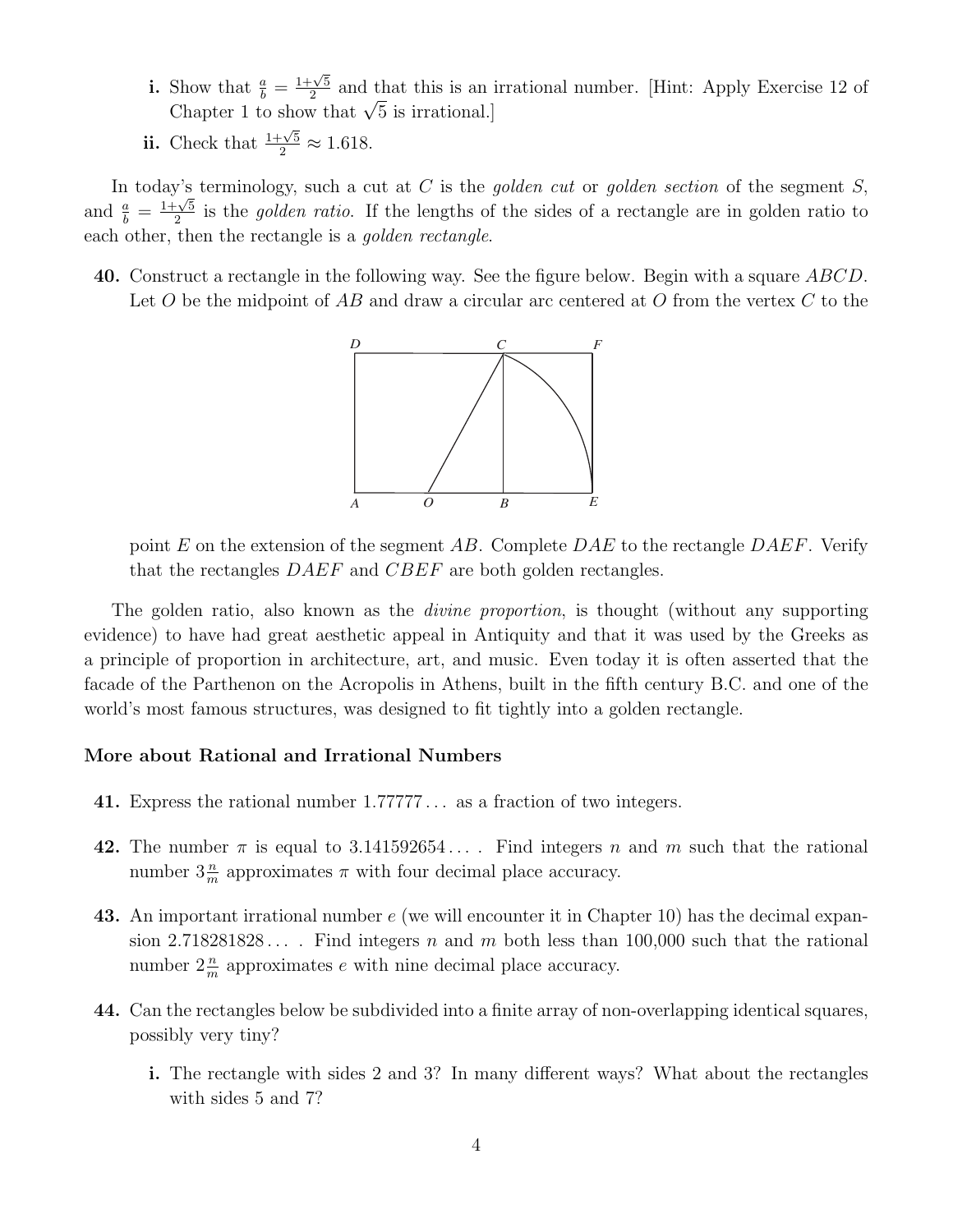- **ii.** The rectangle with sides  $\sqrt{2}$  and  $\sqrt{8}$ ?
- **45.** Consider a rectangle R and let the lengths of its sides be a and b respectively. Show that if R can be subdivided into a finite array of non-overlapping identical squares, then the ratio  $\frac{a}{b}$ must be a rational number. [Hint: What is the connection between  $a, b$ , and the length s of one of the identical squares?] Show next that if the ratio  $\frac{a}{b}$  is a rational number, then R can be so subdivided.
- **46.** Which of the following rectangles can be subdivided into identical non-overlapping squares: The rectangle with sides 1 and  $\sqrt{2}$ ? A golden rectangle? The rectangle with sides  $\sqrt{2}$  and  $\sqrt{3}$ ? [Hint: Use the Fundamental Theorem of Arithmetic from Exercise 12.] The rectangle with sides  $\sqrt{45}$  and  $\sqrt{20}$ ?

## **Approximating** π

Take a circle of radius 1 and let O be its center. Let n be some positive integer and place n points on the circle in such a way that any two consecutive points are the same distance apart. The figure obtained by connecting consecutive points with line segments is called a regular polygon with  $n$ sides, more compactly called a regular  $n$ -gon. Denote the length of any one of its sides (they are all equal) by  $s_n$ . Placing another point equidistant between each two consecutive points of this



polygon gives us a total of 2n points. Connecting every two consecutive points of this larger set of points gives us a regular  $2n$ -gon. Denote the length of one of its sides by  $s_{2n}$ . The figure below shows one side of the  $n$ -gon and two consecutive sides of the  $2n$ -gon.

**47.** Show that

i. 
$$
OT^2 = 1 - \frac{s_n^2}{4}
$$
.  
\nii.  $QT^2 = \left(1 - \frac{\sqrt{4 - s_n^2}}{2}\right)^2$ .  
\niii.  $s_{2n}^2 = 2 - \sqrt{4 - s_n^2}$ .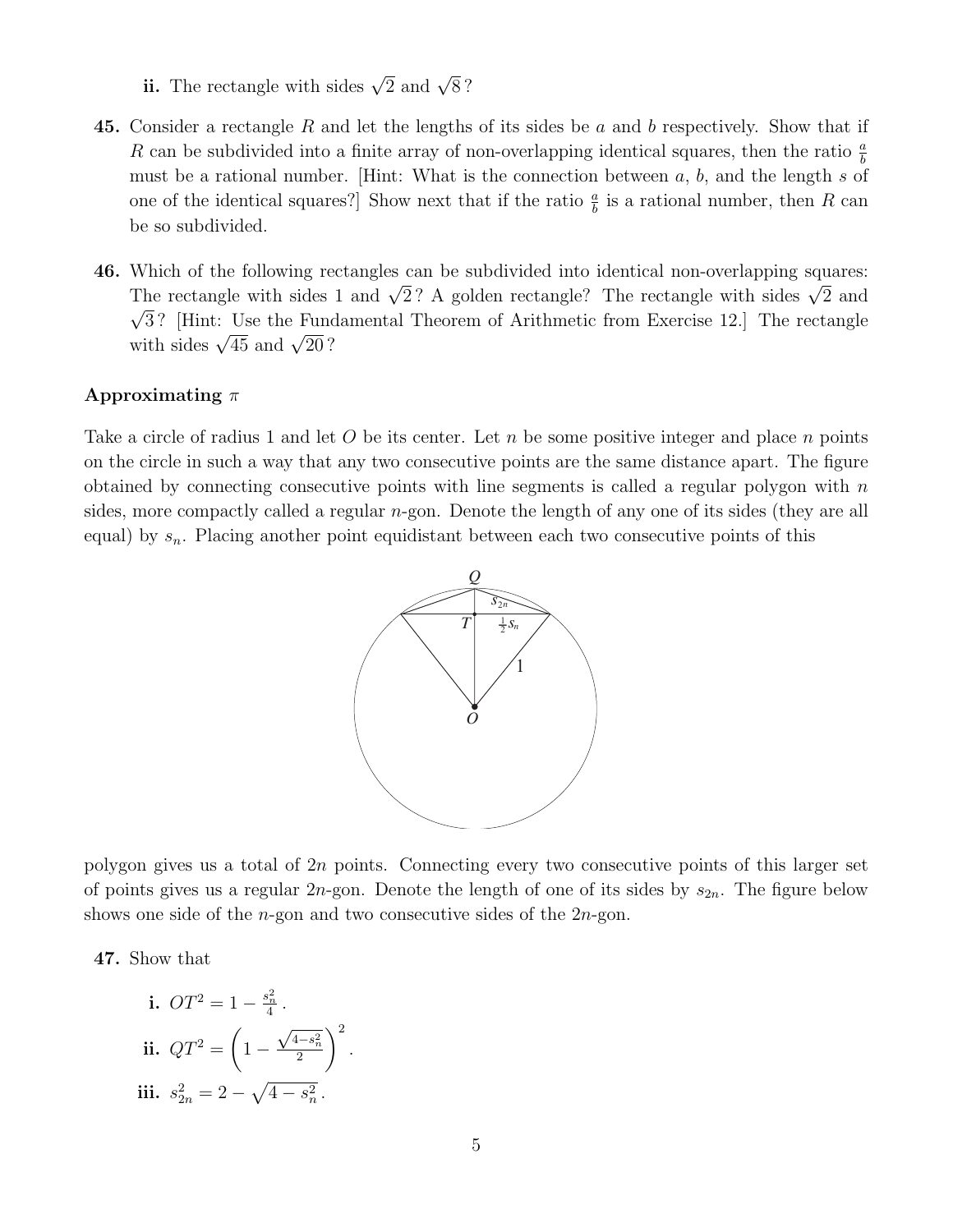**48.** Show that  $s_6 = 1$ . Then use Exercise 47 to conclude that  $s_{12} = \sqrt{2 - \sqrt{3}}$ ,  $s_{24} = \sqrt{2 - \sqrt{2 + \sqrt{3}}}$ ,

 $s_{48} =$  $\sqrt{ }$  $2-\sqrt{2+\sqrt{2+\sqrt{3}}}, \text{ and } s_{96} =$  $\sqrt{2}$  $2 \sqrt{2 + \sqrt{2 + \sqrt{3}}}$ . Use this last equation to show that  $\pi = 48s_{96} \approx 3.14103 \approx \frac{22}{7}$ . Recall that  $\pi \approx \frac{22}{7}$  was an approximation obtained by Archimedes.

#### **More about Circular Arcs**

- **49.** An arc on a circle is 4 inches long. If the radius of the circle is 5 inches, find (in radians) the angle determined by the endpoints of the arc and the center of the circle. If the angle is  $21°$ , find the radius of the circle.
- **50.** The hour hand of the clock on a clocktower is 2 feet long and the minute hand is 2.5 feet long. The clock loses one minute per hour. How many feet does the tip of the hour hand travel in 72 hours? How many feet does the tip of the minute hand travel during this time?
- **51.** Take the Earth to be a sphere of radius  $r_E = 3950$  miles. Given that the Earth rotates about its north-south axis once every 24 hours, estimate how fast a point  $P$  on the equator is moving around the Earth's axis. How fast is a point  $P$  on one of the poles moving? What can you say about any other point P on the surface of the Earth? [Hint for the last question: Let  $Q$ be the point on the equator due south (or north) of  $P$ . Let  $C$  be the center of the Earth and let  $\alpha$  be the angle between the radii CP and CQ. Sketch a figure that shows the Earth as well as the circle traced out by P. Show that this circle has circumference  $2\pi r_E \cos \alpha$ .

#### **Understanding Archimedes's Number Scheme**

Take any positive integer  $n$  and consider the sequence

$$
n, n^2, \ldots, n^n, n^{n+1}, \ldots, n^{2n}, n^{2n+1}, \ldots, n^{3n}, \ldots, n^{n \cdot n} = n^{n^2} = (n^n)^n
$$

of consecutive powers of n. Since the exponents provide a count, we see that there are  $n^2$  numbers in the sequence. For  $n = 2$ , the sequence is 2, 4, 8, and  $2^4 = 16$ . Observe that the gaps between the numbers are 2, 4, and 8, and that they grow by a factor of 2 from step to step. For  $n = 3$ , the sequence is

$$
3, 9, 27, 81, \cdots, 3^9 = 19,683.
$$

Now the gaps are  $6, 18, 54, \ldots$ . They grow by a factor of 3 from step to step. In the general case, the gaps grow by the factor  $n$  from step to step.

**52.** What is the last term of the sequence of Archimedes for  $n = 4$ ? For  $n = 5$ , and  $n = 6$ ?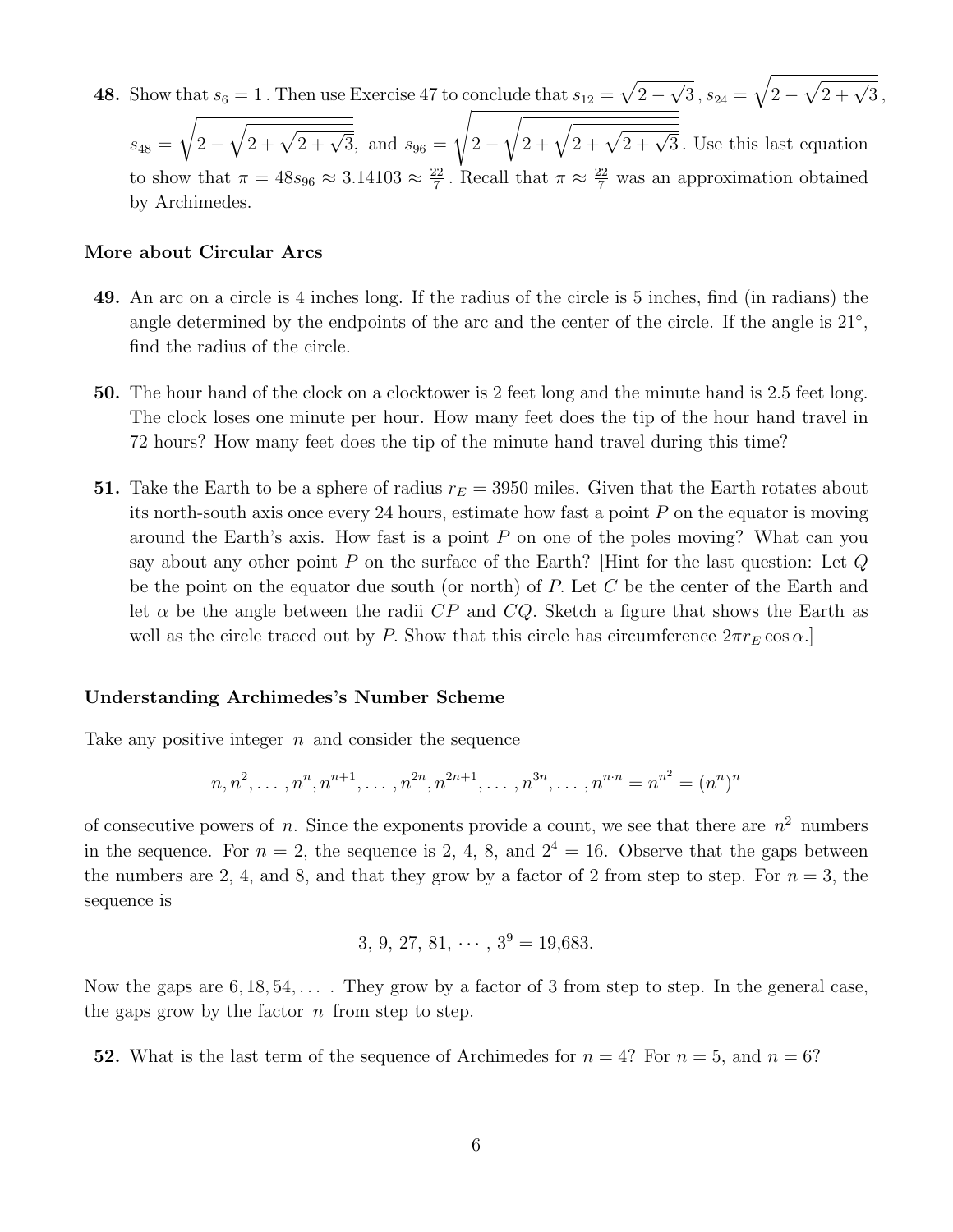For  $n = 10$ , there are  $10^2 = 100$  numbers in the sequence with the last one equal to  $10^{10 \cdot 10}$  = 10<sup>100</sup>. This number is larger than the number of stable elementary particles in the entire universe. Physicists have estimated that the combined number of protons, neutrons, electrons, photons and neutrinos is no greater than  $10^{90}$ .



Observe that the diagram is not drawn to scale

The number scheme that the *Sandreckoner* discusses is much larger still. Archimedes takes  $n$  to be the very largest number that could be written down in Greek notation plus 1. In other words, he takes  $n = 100,000,000 = 10<sup>8</sup>$ . So the first few numbers that Archimedes considers are

 $10^8$ ,  $10^{16}$ ,  $10^{24}$ ,  $10^{32}$ ,  $10^{40}$ ,  $10^{48}$ , ...

The twelfth number is  $10^{8.12} = 10^{96}$ . There are  $(10^8)^2 = 10^{16}$  numbers in all, and the last one is the enormous number  $10^{8 \cdot 10^{16}}$ .

### **Applying the Method of Stellar Parallax**

- **53.** The muse of astronomy Urania sees a Greek column off in the distance. Behind it on the horizon she recognizes the familiar outline of Mount Olympus and notices that the top of the column is in line with a certain distinctive feature of the mountain. Urania moves twelve strides to the left and observes a shift in the position of the top of column against the backdrop of the mountain. It is now aligned with a second distinctive feature. Returning to the original spot she estimates the angle between her lines of sight to the two features of the mountain to be about 5 degrees. After concentrated thought, Urania concludes that the column is about 140 strides away. How did she reach this conclusion?
- **54.** Team Project: Several students go to a "spot" from which they have a clear view of a building that is a few hundred yards (say 200 yards) away. It should have a long facade that is roughly perpendicular to the line of sight. A student ∗ is selected and takes a position a number of paces, say twenty, from the spot (in the direction of the building). The "pace" is the operative unit of length. The other students mark out a "base" line (a few paces long) through the spot and roughly parallel to the facade of the building. The students then use the method of stellar parallax to estimate the number of paces from the base line to ∗. Finally, they pace off the distance to ∗ and compare it with the predicted value.